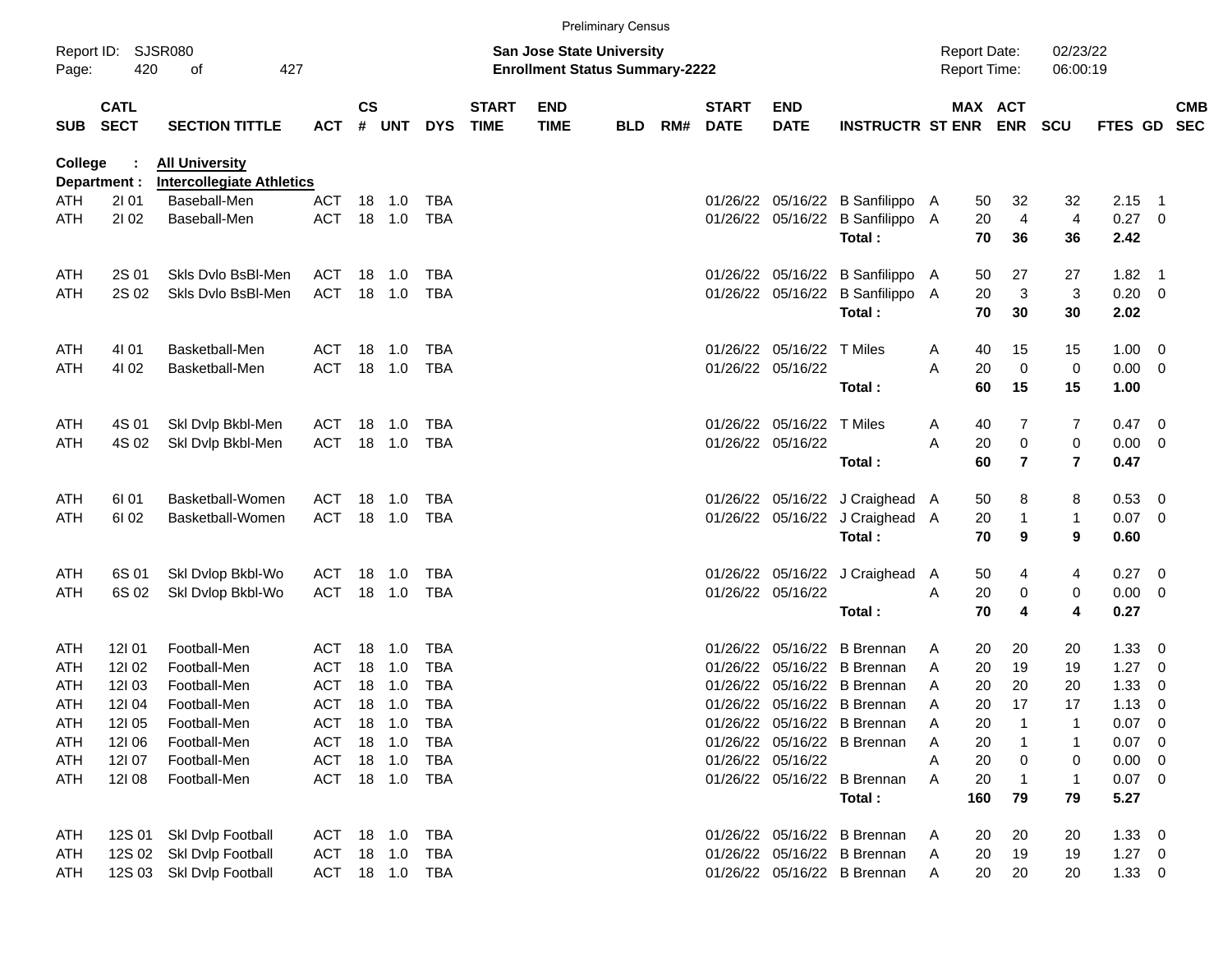|                                 | <b>Preliminary Census</b><br>Report ID:<br>SJSR080<br><b>San Jose State University</b><br>421<br>427<br><b>Enrollment Status Summary-2222</b><br>Page:<br>of |                                                                                                       |                                               |                      |                                    |                                                                    |                             |                           |            |     |                                                          |                           | <b>Report Date:</b><br><b>Report Time:</b>                                           |                       |                            | 02/23/22<br>06:00:19          |                                                        |                                                        |                                           |                          |
|---------------------------------|--------------------------------------------------------------------------------------------------------------------------------------------------------------|-------------------------------------------------------------------------------------------------------|-----------------------------------------------|----------------------|------------------------------------|--------------------------------------------------------------------|-----------------------------|---------------------------|------------|-----|----------------------------------------------------------|---------------------------|--------------------------------------------------------------------------------------|-----------------------|----------------------------|-------------------------------|--------------------------------------------------------|--------------------------------------------------------|-------------------------------------------|--------------------------|
| <b>SUB</b>                      | <b>CATL</b><br><b>SECT</b>                                                                                                                                   | <b>SECTION TITTLE</b>                                                                                 | <b>ACT</b>                                    | <b>CS</b><br>#       | <b>UNT</b>                         | <b>DYS</b>                                                         | <b>START</b><br><b>TIME</b> | <b>END</b><br><b>TIME</b> | <b>BLD</b> | RM# | <b>START</b><br><b>DATE</b>                              | <b>END</b><br><b>DATE</b> | <b>INSTRUCTR ST ENR</b>                                                              |                       | <b>MAX ACT</b>             | <b>ENR</b>                    | <b>SCU</b>                                             | <b>FTES GD</b>                                         |                                           | <b>CMB</b><br><b>SEC</b> |
| ATH<br>ATH<br>ATH<br>ATH<br>ATH | 12S 04<br>12S 05<br>12S 06<br>12S 07<br>12S 08                                                                                                               | Skl Dvlp Football<br>Skl Dvlp Football<br>Skl Dvlp Football<br>Skl Dvlp Football<br>Skl Dvlp Football | ACT<br>ACT<br>ACT<br><b>ACT</b><br><b>ACT</b> | 18<br>18<br>18<br>18 | 1.0<br>1.0<br>1.0<br>18 1.0<br>1.0 | <b>TBA</b><br><b>TBA</b><br><b>TBA</b><br><b>TBA</b><br><b>TBA</b> |                             |                           |            |     | 01/26/22<br>01/26/22<br>01/26/22<br>01/26/22<br>01/26/22 | 05/16/22                  | 05/16/22 B Brennan<br>05/16/22 B Brennan<br>05/16/22 B Brennan<br>05/16/22 B Brennan | A<br>A<br>A<br>A<br>A | 20<br>20<br>20<br>20<br>20 | 15<br>0<br>-1                 | 15<br>$\mathbf 1$<br>0<br>$\mathbf{1}$<br>$\mathbf{1}$ | $1.00 \t 0$<br>0.07<br>$0.00 \t 0$<br>0.07<br>$0.07$ 0 | $\overline{\mathbf{0}}$<br>$\overline{0}$ |                          |
| ATH                             | 14101                                                                                                                                                        | Golf-Men                                                                                              | ACT                                           |                      | 18  1.0                            | TBA                                                                |                             |                           |            |     |                                                          |                           | Total:<br>01/26/22 05/16/22 J Kennaday A<br>Total:                                   |                       | 160<br>25<br>25            | 77<br>4<br>4                  | 77<br>4<br>4                                           | 5.13<br>0.27 0<br>0.27                                 |                                           |                          |
| <b>ATH</b><br>ATH               | 14S 01<br>16101                                                                                                                                              | Skl Dvlp Golf-Men<br>Golf-Women                                                                       | ACT<br>ACT                                    |                      | 19  1.0  TBA                       | TBA                                                                |                             |                           |            |     |                                                          | 01/26/22 05/16/22         | 01/26/22 05/16/22 J Kennaday A<br>Total:<br>D Dormann<br>Total:                      | A                     | 25<br>25<br>25<br>25       | 4<br>4<br>2<br>$\overline{2}$ | 4<br>4<br>$\overline{2}$<br>$\overline{2}$             | 0.27 0<br>0.27<br>$0.13 \quad 0$<br>0.13               |                                           |                          |
| ATH                             | 16S 01                                                                                                                                                       | Skl Dvlp Golf-Wo                                                                                      | ACT                                           |                      | 19  1.0  TBA                       |                                                                    |                             |                           |            |     |                                                          | 01/26/22 05/16/22         | Total:                                                                               | A                     | 25<br>25                   | 0<br>$\bf{0}$                 | 0<br>0                                                 | $0.00 \t 0$<br>0.00                                    |                                           |                          |
| ATH                             | 20101                                                                                                                                                        | Gymnastics-Women                                                                                      | ACT                                           |                      | 19 1.0 TBA                         |                                                                    |                             |                           |            |     |                                                          | 01/26/22 05/16/22         | J Bowers<br>Total:                                                                   | A                     | 50<br>50                   | 13<br>13                      | 13<br>13                                               | $0.87$ 0<br>0.87                                       |                                           |                          |
| ATH                             | 20S 01                                                                                                                                                       | Skls Dvlp Gym-Wo                                                                                      | <b>ACT</b>                                    |                      | 19 1.0                             | <b>TBA</b>                                                         |                             |                           |            |     |                                                          | 01/26/22 05/16/22         | J Bowers<br>Total:                                                                   | A                     | 20<br>20                   | 8<br>8                        | 8<br>8                                                 | 0.53 0<br>0.53                                         |                                           |                          |

**Total : 40 3 3 0.20**

**Total : 40 1 1 0.07**

**Total : 50 15 15 1.00**

**Total : 50 12 12 0.80**

**Total : 50 19 19 1.27**

ATH 26I 01 Tennis-Women ACT 19 1.0 TBA 01/26/22 05/16/22 C Skorupka A 40 3 3 0.20 0

ATH 26S 01 Skl Dvlp Ten-Wo ACT 19 1.0 TBA 01/26/22 05/16/22 05/16/22 C Skorupka A 40 1 1 0.07 0

ATH 30I 01 Soccer-Men ACT 19 1.0 TBA 01/26/22 05/16/22 S Tobin A 50 15 15 1.00 0

ATH 30S 01 Skls Dvlp Soccer ACT 19 1.0 TBA 01/26/22 05/16/22 05/16/22 S Tobin A 50 12 12 0.80 0

ATH 32I 01 Softball-Women ACT 18 1.0 TBA 01/26/22 05/16/22 05/16/22 T Lohmann A 50 19 19 1.27 0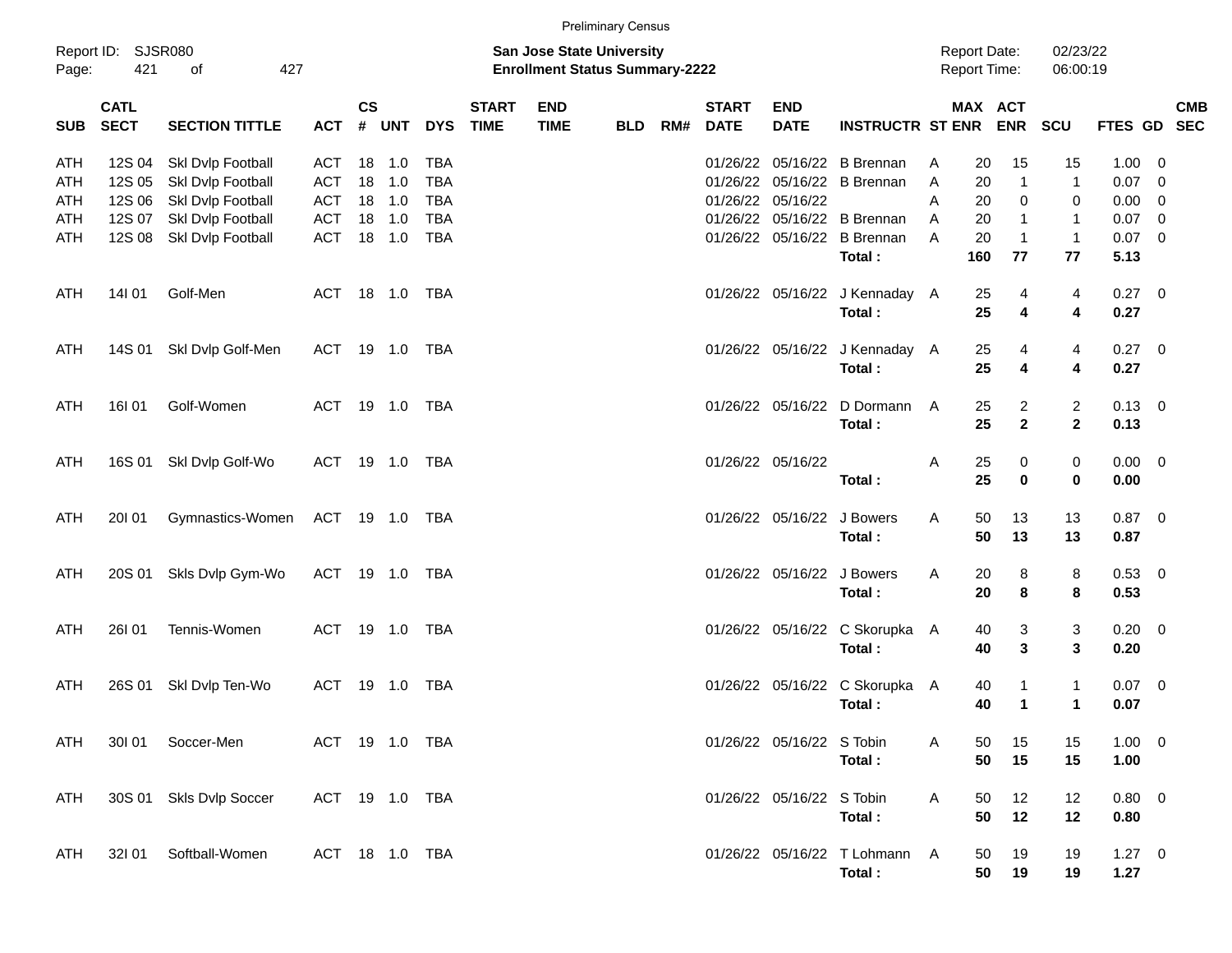|            |                            |                                  |                |           |        |            |                                                                           |                           | <b>Preliminary Census</b> |     |                             |                            |                                         |              |                      |          |                     |  |            |
|------------|----------------------------|----------------------------------|----------------|-----------|--------|------------|---------------------------------------------------------------------------|---------------------------|---------------------------|-----|-----------------------------|----------------------------|-----------------------------------------|--------------|----------------------|----------|---------------------|--|------------|
| Page:      | Report ID: SJSR080<br>422  | 427                              |                |           |        |            | <b>San Jose State University</b><br><b>Enrollment Status Summary-2222</b> |                           |                           |     |                             |                            | <b>Report Date:</b>                     | Report Time: | 02/23/22<br>06:00:19 |          |                     |  |            |
| <b>SUB</b> | <b>CATL</b><br><b>SECT</b> | <b>SECTION TITTLE</b>            | ACT # UNT      | <b>CS</b> |        | <b>DYS</b> | <b>START</b><br><b>TIME</b>                                               | <b>END</b><br><b>TIME</b> | <b>BLD</b>                | RM# | <b>START</b><br><b>DATE</b> | <b>END</b><br><b>DATE</b>  | <b>INSTRUCTR ST ENR ENR</b>             |              | MAX ACT              | SCU      | FTES GD SEC         |  | <b>CMB</b> |
| ATH        |                            | 32S 01 SkI Dvlp Sftbl Wo         | ACT 18 1.0     |           |        | TBA        |                                                                           |                           |                           |     |                             |                            | 01/26/22 05/16/22 T Lohmann A<br>Total: |              | 15<br>50<br>50<br>15 | 15<br>15 | $1.00 \t 0$<br>1.00 |  |            |
| ATH        | 34101                      | Swimming-Women                   | ACT 19 1.0 TBA |           |        |            |                                                                           |                           |                           |     |                             |                            | 01/26/22 05/16/22 S Hopkins<br>Total:   | A            | 50<br>12<br>50<br>12 | 12<br>12 | $0.80 \ 0$<br>0.80  |  |            |
| ATH        |                            | 34S 01 Skl Dvlp Swim-Wo          | ACT 19 1.0     |           |        | TBA        |                                                                           |                           |                           |     |                             |                            | 01/26/22 05/16/22 S Hopkins<br>Total:   | A            | 50<br>10<br>50<br>10 | 10<br>10 | $0.67$ 0<br>0.67    |  |            |
| ATH        | 36I 01                     | Volleyball-Women                 | ACT 18 1.0 TBA |           |        |            |                                                                           |                           |                           |     |                             |                            | 01/26/22 05/16/22 T Kersten<br>Total:   | A            | 24<br>50<br>50<br>24 | 24<br>24 | 1.60 0<br>1.60      |  |            |
| ATH        |                            | 36S 01 Skls Dvlp Vlybl-Wo        | ACT 18 1.0 TBA |           |        |            |                                                                           |                           |                           |     |                             |                            | 01/26/22 05/16/22 T Kersten<br>Total:   | A            | 20<br>18<br>20<br>18 | 18<br>18 | $1.20 \t 0$<br>1.20 |  |            |
| ATH        | 421 01                     | Cross Country Wmn ACT 18 1.0 TBA |                |           |        |            |                                                                           |                           |                           |     |                             | 01/26/22 05/16/22 C Ryan   | Total:                                  | A            | 30<br>19<br>30<br>19 | 19<br>19 | $1.27 \t 0$<br>1.27 |  |            |
| ATH        | 42S 01                     | Skls Dvlp Crs Ctry               | ACT 18 1.0     |           |        | TBA        |                                                                           |                           |                           |     |                             | 01/26/22 05/16/22 C Ryan   | Total:                                  | A            | 30<br>18<br>30<br>18 | 18<br>18 | $1.20 \t 0$<br>1.20 |  |            |
| ATH        | 44101                      | Soccer Women                     | ACT 18 1.0     |           |        | TBA        |                                                                           |                           |                           |     |                             | 01/26/22 05/16/22 L Hanson | Total:                                  | Α            | 30<br>17<br>30<br>17 | 17<br>17 | $1.13 \ 0$<br>1.13  |  |            |
| ATH        | 44S 01                     | Skls Dvlp Soccer W               | ACT 18 1.0 TBA |           |        |            |                                                                           |                           |                           |     |                             | 01/26/22 05/16/22 L Hanson | Total:                                  | Α            | 30<br>16<br>30<br>16 | 16<br>16 | $1.07 \t 0$<br>1.07 |  |            |
| ATH        | 46101                      | Water Polo Women                 | ACT            |           | 18 1.0 | TBA        |                                                                           |                           |                           |     |                             | 01/26/22 05/16/22          | <b>B</b> Harberts<br>Total:             | Α            | 13<br>30<br>13<br>30 | 13<br>13 | $0.87$ 0<br>0.87    |  |            |
| <b>ATH</b> |                            | 46S 01 Skls Dvlp Wtr Plo         | ACT 18 1.0 TBA |           |        |            |                                                                           |                           |                           |     |                             |                            | 01/26/22 05/16/22 B Harberts<br>Total:  | Α            | 8<br>30<br>8<br>30   | 8<br>8   | 0.53 0<br>0.53      |  |            |
| <b>ATH</b> | 48101                      | Cross Country Men                | ACT 18 1.0 TBA |           |        |            |                                                                           |                           |                           |     |                             | 01/26/22 05/16/22 C Ryan   | Total:                                  | A            | 20<br>26<br>20<br>26 | 26<br>26 | $1.73 \t 0$<br>1.73 |  |            |
| <b>ATH</b> |                            | 48S 01 Skls Dvlp Crs Ctry        | ACT 18 1.0 TBA |           |        |            |                                                                           |                           |                           |     |                             | 01/26/22 05/16/22 C Ryan   | Total:                                  | A            | 24<br>20<br>20<br>24 | 24<br>24 | 1.60 0<br>1.60      |  |            |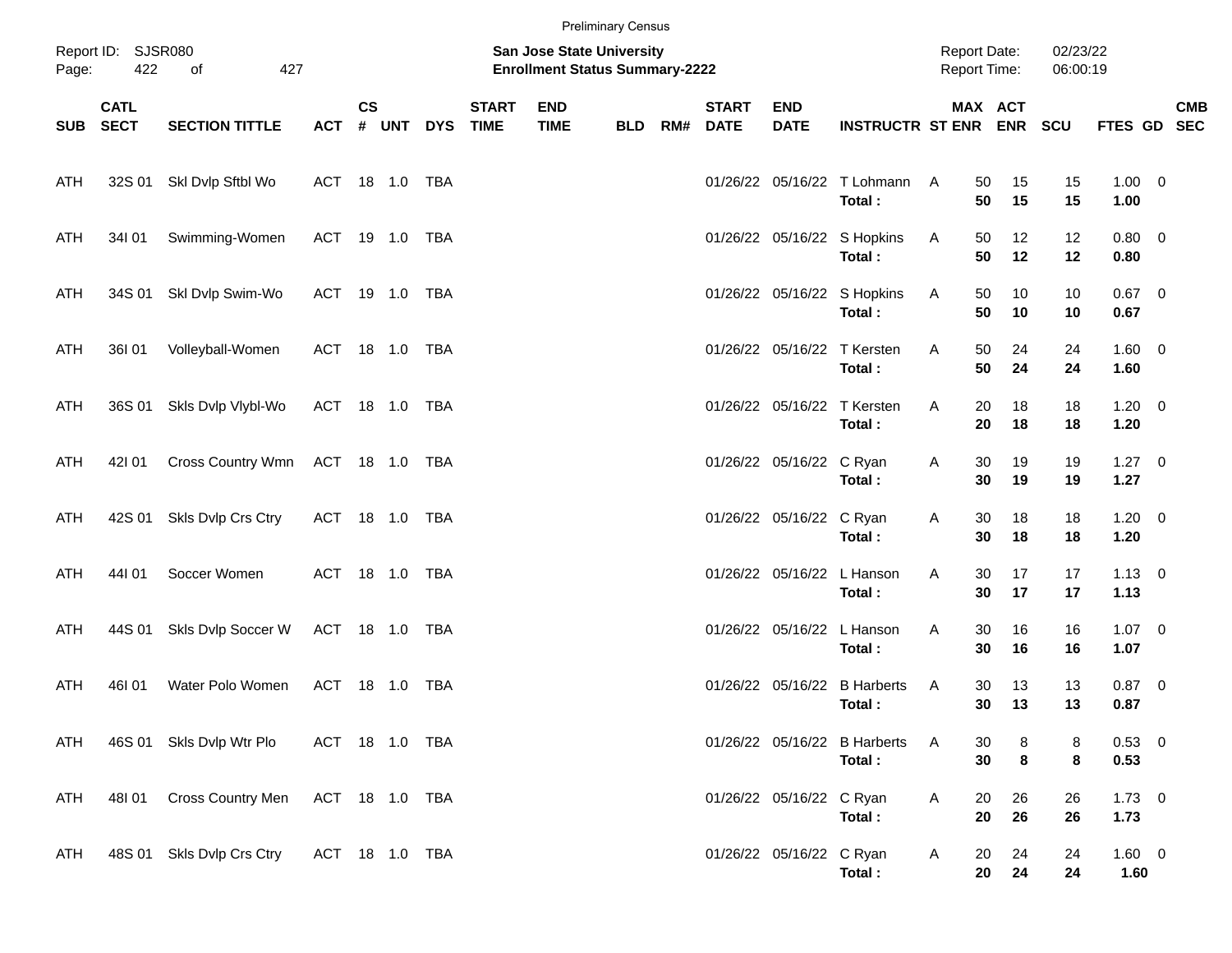|            |                     |     |                                 |  |  |         |    |     |            |                                                                           |                           | <b>Preliminary Census</b> |     |                             |                           |                         |                                                             |            |            |             |  |            |  |
|------------|---------------------|-----|---------------------------------|--|--|---------|----|-----|------------|---------------------------------------------------------------------------|---------------------------|---------------------------|-----|-----------------------------|---------------------------|-------------------------|-------------------------------------------------------------|------------|------------|-------------|--|------------|--|
| Page:      |                     | 423 | Report ID: SJSR080<br>427<br>of |  |  |         |    |     |            | <b>San Jose State University</b><br><b>Enrollment Status Summary-2222</b> |                           |                           |     |                             |                           |                         | 02/23/22<br><b>Report Date:</b><br>06:00:19<br>Report Time: |            |            |             |  |            |  |
| <b>SUB</b> | <b>CATL</b><br>SECT |     | <b>SECTION TITTLE</b>           |  |  | $ACT$ # | СS | UNT | <b>DYS</b> | <b>START</b><br>TIME                                                      | <b>END</b><br><b>TIME</b> | <b>BLD</b>                | RM# | <b>START</b><br><b>DATE</b> | <b>END</b><br><b>DATE</b> | <b>INSTRUCTR ST ENR</b> | <b>MAX ACT</b>                                              | <b>ENR</b> | <b>SCU</b> | FTES GD SEC |  | <b>CMB</b> |  |

| Department : | <b>Intercollegiate Athletics</b> | Department Total:         | 1560 | 558 | 558 | 37.23 |
|--------------|----------------------------------|---------------------------|------|-----|-----|-------|
|              |                                  | <b>Lower Division:</b>    | 1560 | 558 | 558 | 37.23 |
|              |                                  | <b>Upper Division:</b>    |      |     |     | 0.00  |
|              |                                  | <b>Graduate Division:</b> |      |     |     | 0.00  |